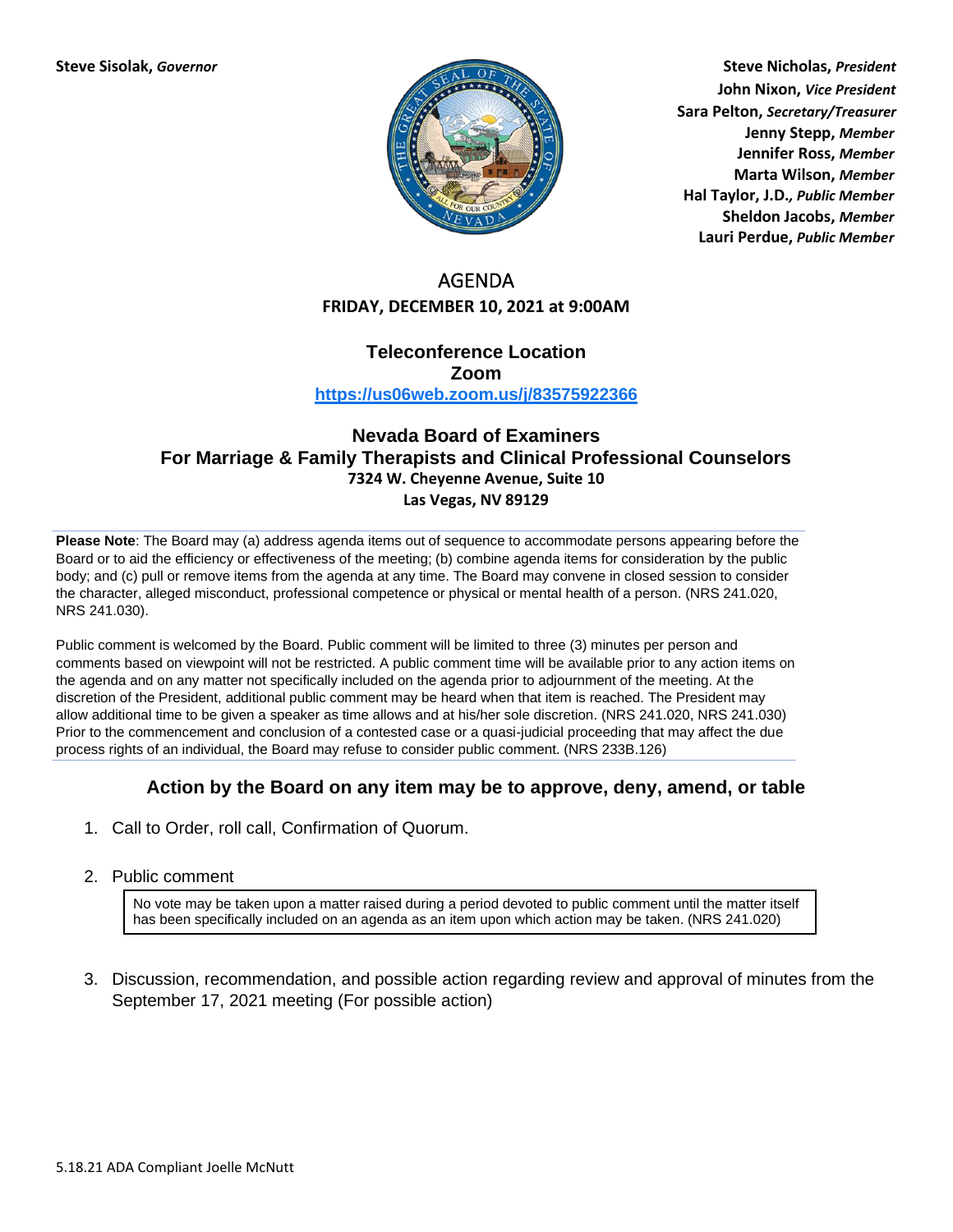4. Review/Decision regarding the following licensees who have petitioned the Board to be Primary Supervisors for Marriage and Family Therapist (MFT) and Clinical Professional Counselor (CPC) Interns: (For possible action)

| <b>Supervision Applicant</b> | <b>AAMFT Approved</b><br>Supervisor/Supervisor<br><b>Candidate or CCE</b><br><b>Approved Certificate/</b><br><b>Supervisor Course</b> | <b>Transcript of 45-</b><br>hour<br>Graduate-level<br><b>Supervision Course</b> | <b>Mentor Signature of</b><br><b>Supervisory</b><br><b>Experience</b> |
|------------------------------|---------------------------------------------------------------------------------------------------------------------------------------|---------------------------------------------------------------------------------|-----------------------------------------------------------------------|
| Paula Johnson                | Yes                                                                                                                                   | N/A                                                                             | N/A                                                                   |
| <b>Tanea McKee</b>           | Yes                                                                                                                                   | N/A                                                                             | N/A                                                                   |
| <b>Denise Manandik</b>       | Yes                                                                                                                                   | N/A                                                                             | N/A                                                                   |
| <b>Ashia McReynolds</b>      | Yes                                                                                                                                   | N/A                                                                             | N/A                                                                   |
| <b>Kimberly Kerr</b>         | Yes                                                                                                                                   | N/A                                                                             | N/A                                                                   |
| <b>Jennifer Antonucci</b>    | Yes                                                                                                                                   | N/A                                                                             | N/A                                                                   |

- 5. Review, discussion, and possible action regarding waiver of supervised clinical practice course requirement for her MFT Intern application (For possible action) – Kisha Walker
- 6. Review, discussion, and possible action regarding approval of an 11<sup>th</sup> intern for Primary Supervision (For discussion/possible action) – Ramona Beasley
- 7. Review and discussion regarding allocation of intern hours (for discussion) Sara Pelton
- 8. Review, discussion, and possible action regarding review of financial statements 1st Quarter FY 22 ending September 30, 2021
- 9. Report from President (Advisement)
- 10. Report from Treasurer (Advisement)
- 11. Report from Executive Director (Advisement)
- 12. Report from Senior Deputy Attorney General Henna Rasul (Advisement)
- 13. Discussion regarding future agenda items and possible future meeting dates:
	- Friday, January 21, 2022 @ 9:00 AM (Public Meeting)
	- Friday, February 18, 2022 @ 9:00 AM (Public Meeting)
- 14. Board member comments

### 15. Public comment.

No vote may be taken upon a matter raised during a period devoted to public comment until the matter itself has been specifically included on an agenda as an item upon which action may be taken. (NRS 241.020)

### 16. Adjournment

Meeting agendas are available for download at the Nevada State Board of Marriage Family Therapists & Clinical Professional Counselors website: [http://marriage.nv.gov.](http://marriage.nv.gov/) Anyone who needs the agenda or supporting materials for this meeting is invited to call or email Joelle McNutt at (702) 486-7388 x 102 or